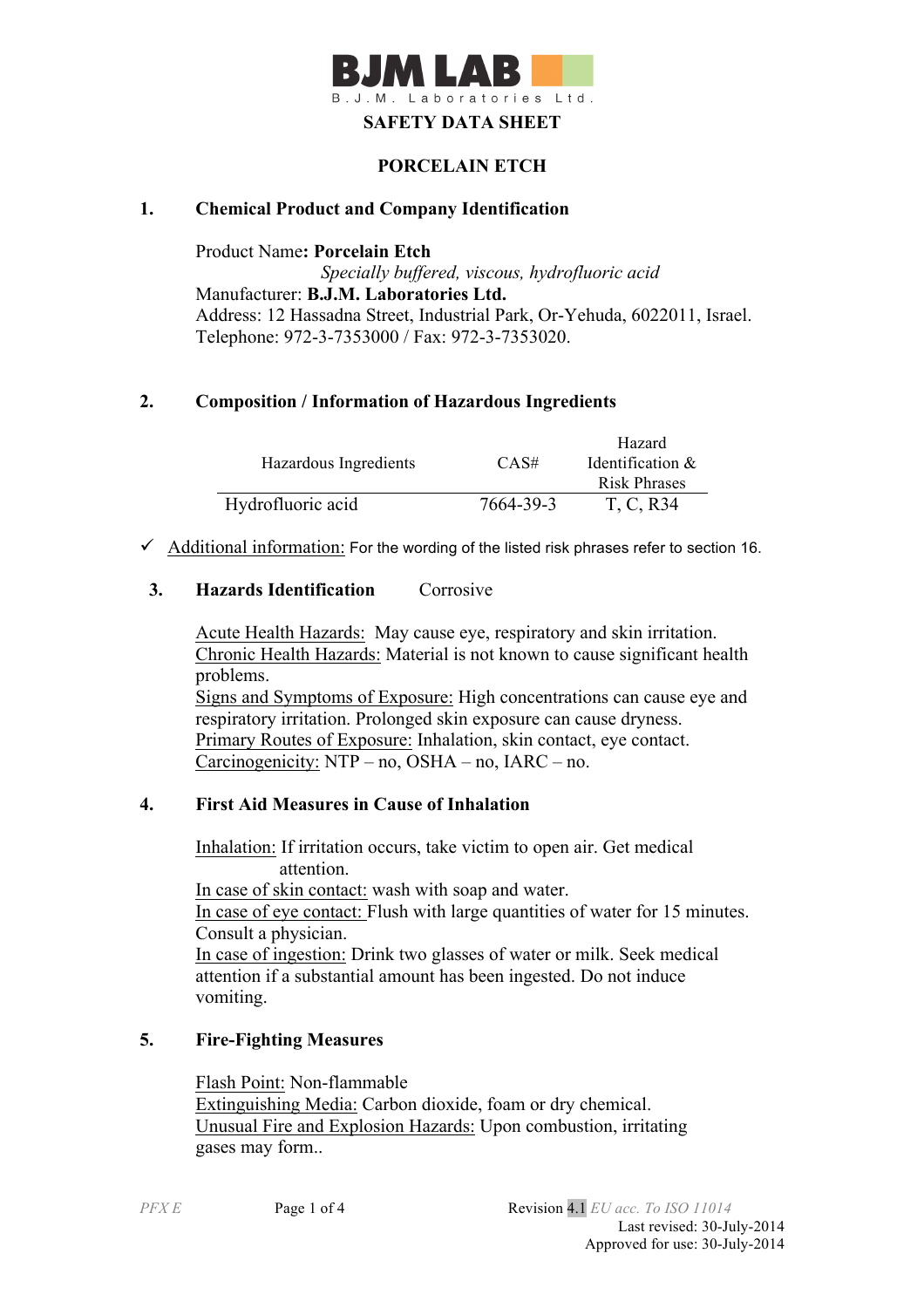

### **6. Accidental Release Measures**

Personal Precautions: Prevent skin/ eye contact Environmental Precautions: Avoid ground water contamination.. Clean-Up Procedure: Wipe with damp paper towel. Discard properly.

# **7. Handling and Storage**

Handling: No special measures necessary if handled according to instructions. Avoid contact with skin and eyes.

Storage: *Packing materials recommended:* polyethylene bottles*. Not suitable:*  glass bottles*.*

Keep container tightly closed when not in use. Keep material in original packaging. Avoid extreme heat and light.

# **8. Exposure Controls/ Personal Protection**

 Exposure Controls: Use only in well ventilated areas. Eye Protection: Use protective eyewear. Hand and Skin Protection: Avoid unnecessary skin contact. Wear latex gloves when handling. Hygiene Measures: Remove spilled material from skin and clothing. Do not eat or drink when handling this material.

# **9. Physical and Chemical Properties**

Appearance: Viscous light yellow liquid Odor: Odorless. Boling Point/ Range: N/E Evaporation Bate (water = 1):  $N/A$ Vapor Density ( $Air = 1$ ):  $N/A$ Solubility in Water: Hardly soluble Solubility in organic solvents: Insoluble

# **10. Stability and Reactivity**

 Stability: This material is stable. Hazardous Reactions: None if handled according to directions Conditions to Avoid: Heat.

# **11. Toxicological Information**

Acute oral toxicity: LD50 (rat) > 5000 mg/kg Irritation to Eyes: Irritates the eyes. Irritation of Skin: May irritate the skin. Allergic Effects: May cause allergic reaction on contact with skin.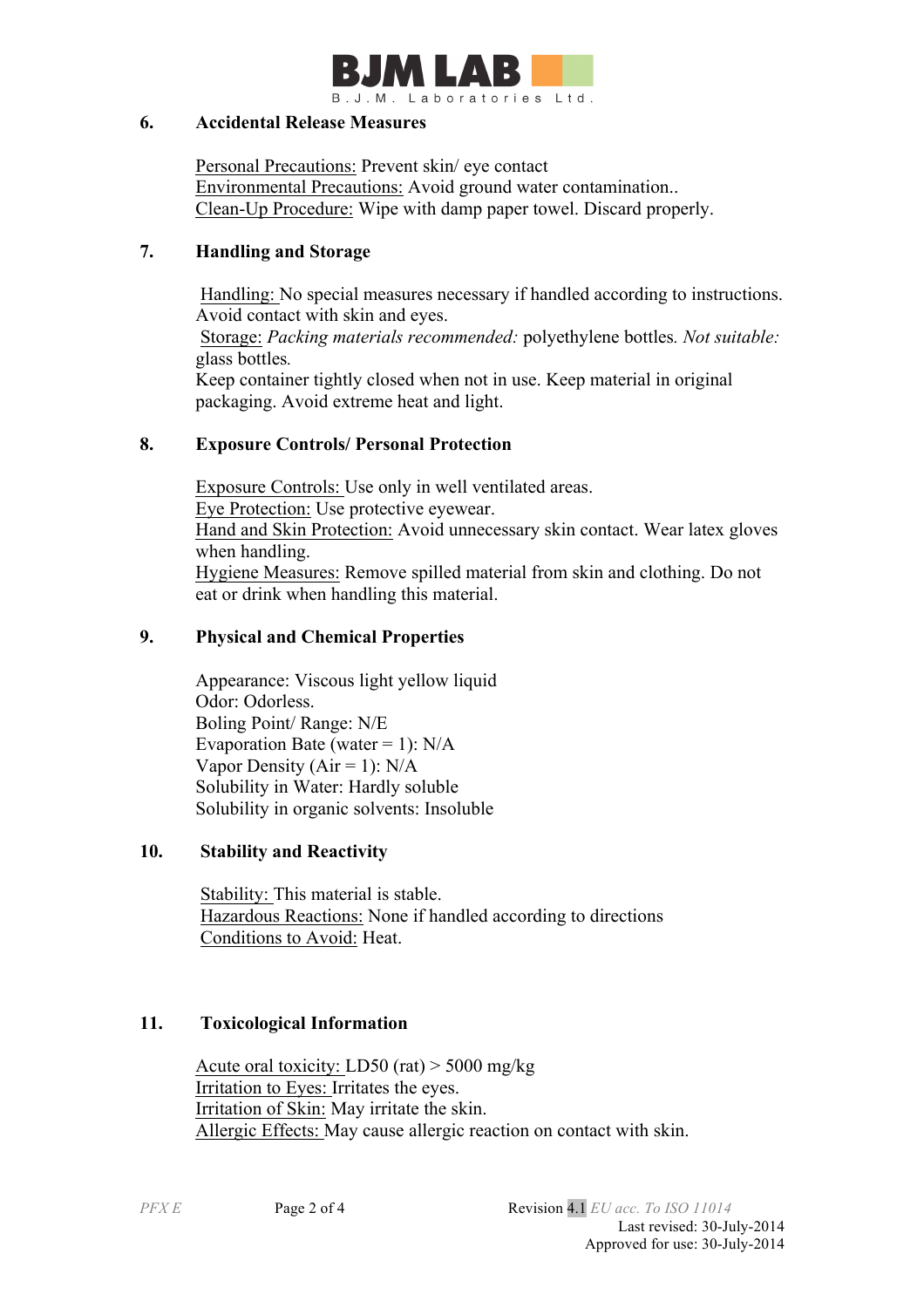

Other: If swallowed, may cause sore throat and burns of the mouth and throat. Prolonged exposure may cause burns to the respiratory tract , contact with soft tissues may cause burns.

### **12. Ecological Information**

There is no specific information on the product. Use according to good working practices, avoiding release of the product into environment. Dispose to an authorized waste collection point.

### **13. Disposal Considerations**

 May be disposed of in landfill or incinerator In accordance with local, state and federal regulations.

#### **14. Transport Information**

| 14.1 Transport at land | ADR                    | 8          | RID              | 8           |
|------------------------|------------------------|------------|------------------|-------------|
|                        | <b>UN Number</b>       | 1790       | Kemler<br>Number |             |
|                        | Packing Group          | Н          |                  |             |
|                        | Proper shipping name   | Corrosive  |                  |             |
|                        |                        | Material   |                  |             |
| 14.2 Transport at sea  | <b>ADNR</b>            | 8          | <b>IMDG</b>      | $31-$<br>02 |
|                        | UN Number              | 1790       |                  |             |
|                        | EMS                    | $F-E, S-B$ | <b>MFAG</b>      | 700         |
|                        | Packing Group          | Н          |                  |             |
|                        | Proper shipping name   | Corrosive  |                  |             |
|                        |                        | Material   |                  |             |
| 14.3 Air transport     | <b>ICAO/IATA-DGR</b>   | Klasse 8   |                  |             |
|                        | <b>UN Number</b>       | 1790       |                  |             |
|                        | Proper shipping name   | Corrosive  |                  |             |
|                        |                        | Material   |                  |             |
|                        | <b>Subsidiary Risk</b> |            |                  |             |
|                        | Labels                 | Corrosive  |                  |             |
|                        | Packing Group          | Н          |                  |             |
|                        |                        |            |                  |             |

 U.S. DOT Shipping Name: Corrosive Material U.S. DOT Hazard Class: 8 Number: UN1790 U.S. Dot Packing Group: II Other: Corrosive.

#### **15. Regulatory Information**

This product requires classification according to the criteria of EC. The product is a medical device according to the EC-directive 93/42.

15.1 UN Number 1790 15.2 National regulations 15.3 EU number 231-634-8